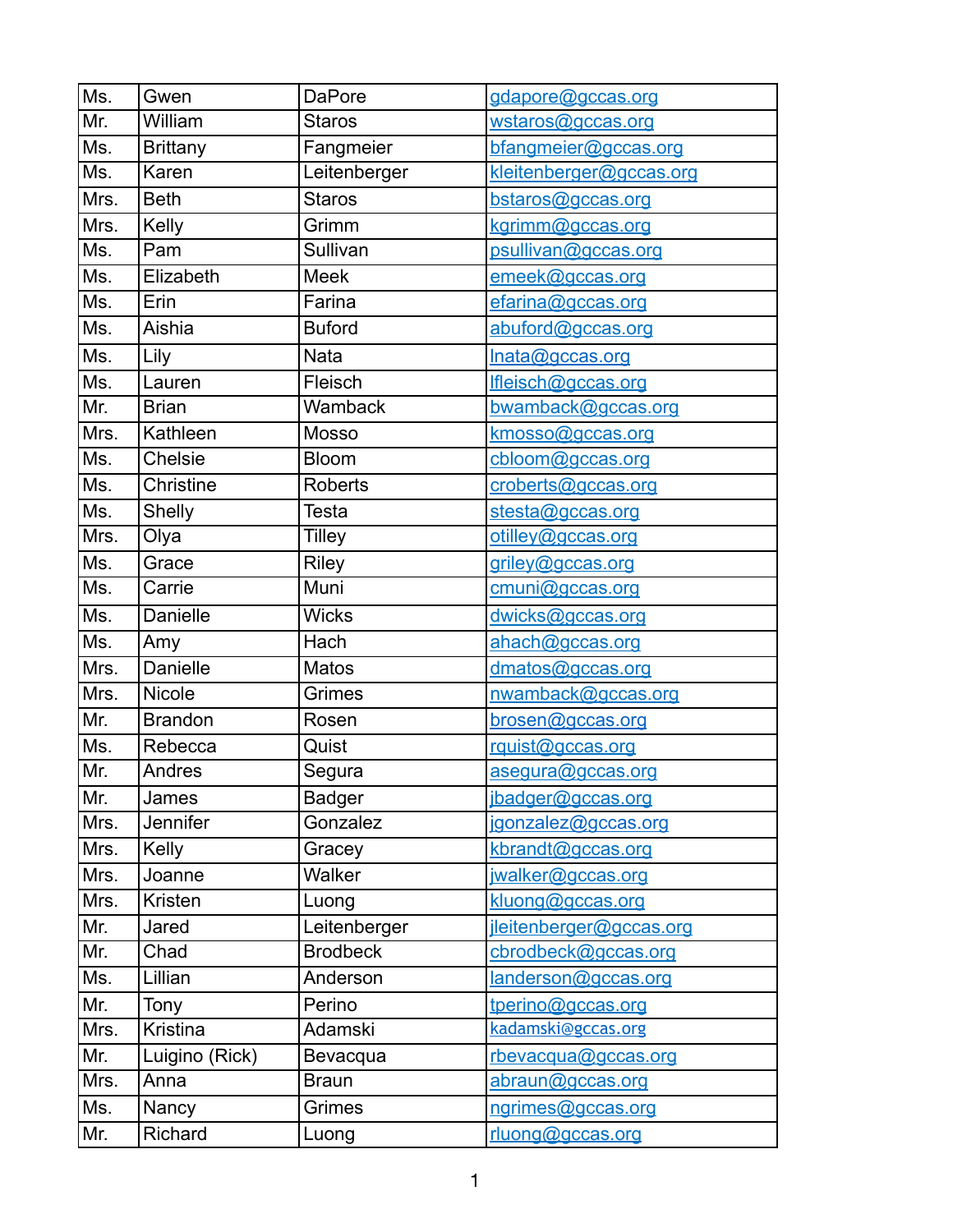| Mrs. | Cindy           | <b>Morales</b> | cmorales@gccas.org  |
|------|-----------------|----------------|---------------------|
| Mrs. | Amy             | <b>Reites</b>  | areites@gccas.org   |
| Mrs. | Sarah           | <b>Badger</b>  | sobrien@gccas.org   |
| Mr.  | David           | <b>Berkson</b> | dberkson@gccas.org  |
| Mr.  | <b>Mark</b>     | Cattin         | mcattin@gccas.org   |
| Ms.  | Eva             | Gonzalez       | egonzalez@gccas.org |
| Ms.  | Lyndsey         | Maxner         | Imaxner@gccas.org   |
| Mrs. | Kelly           | <b>Salmons</b> | ksalmons@gccas.org  |
| Mrs. | Judy            | Franco         | jfranco@gccas.org   |
| Mrs. | Lai             | Yee- John      | ljohn@gccas.org     |
| Mrs. | Noemi (Raquel)  | <b>Rubio</b>   | rrubio@gccas.org    |
| Mr.  | Jorge           | Viomente       | jviamonte@gccas.org |
| Mr.  | Angel           | <b>Rubio</b>   | arubio@gccas.org    |
| Mr.  | Richard         | Allen          | rallen@gccas.org    |
| Mrs. | <b>Brittany</b> | Crandall       | bcrandall@gccas.org |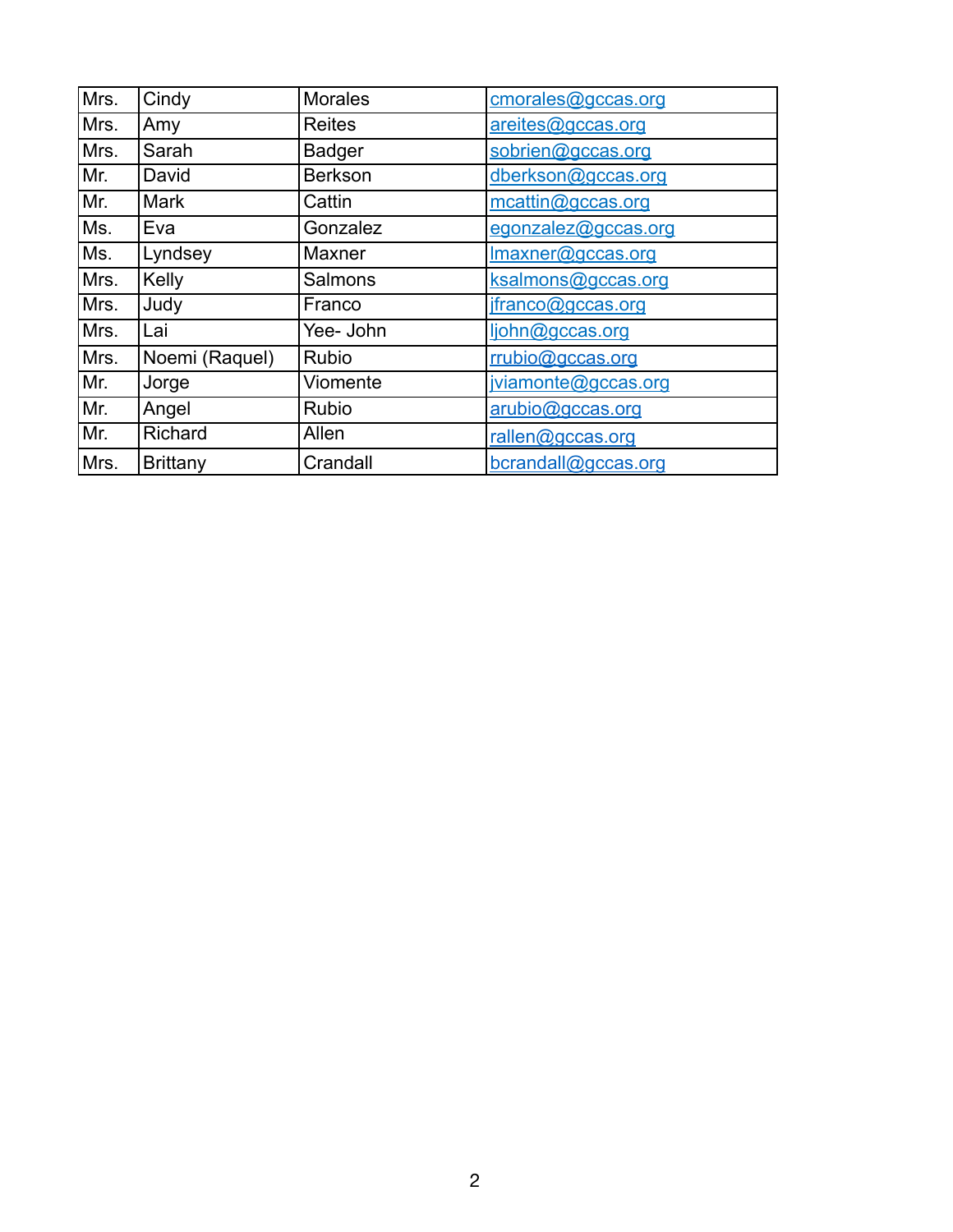| <b>Executive Director</b>                                  |  |  |  |  |
|------------------------------------------------------------|--|--|--|--|
| Principal                                                  |  |  |  |  |
| <b>Assistant Principal</b>                                 |  |  |  |  |
| <b>STEM Coach</b>                                          |  |  |  |  |
| Academic Coach                                             |  |  |  |  |
| <b>Office Manager</b>                                      |  |  |  |  |
| <b>Guidance Counselor</b>                                  |  |  |  |  |
| <b>ESE</b>                                                 |  |  |  |  |
| <b>ESE</b>                                                 |  |  |  |  |
| Kindergarten Team Facilator and Teacher                    |  |  |  |  |
| Kindergarten Teacher                                       |  |  |  |  |
| Kindergarten Teacher                                       |  |  |  |  |
| Kindergarten Teacher                                       |  |  |  |  |
| Kindergarten Teacher                                       |  |  |  |  |
| First Grade Teacher, Summer Camp Director                  |  |  |  |  |
| First Grade Team Facilator, Teacher and Aftercare Director |  |  |  |  |
| <b>First Grade Teacher</b>                                 |  |  |  |  |
| <b>First Grade Teacher</b>                                 |  |  |  |  |
| <b>First Grade Teacher</b>                                 |  |  |  |  |
| Second Grade Team Facilator and Teacher                    |  |  |  |  |
| <b>Second Grade Teacher</b>                                |  |  |  |  |
| <b>Second Grade Teacher</b>                                |  |  |  |  |
| <b>Second Grade Teacher</b>                                |  |  |  |  |
| Third Grade Team Facilator and Teacher                     |  |  |  |  |
| <b>Third Grade Teacher</b>                                 |  |  |  |  |
| <b>Third GradeTeacher</b>                                  |  |  |  |  |
| <b>Third GradeTeacher</b>                                  |  |  |  |  |
| <b>Fourth Grade Teacher</b>                                |  |  |  |  |
| <b>Fourth Grade Teacher</b>                                |  |  |  |  |
| Fourth Grade Team Facilator and Teacher                    |  |  |  |  |
| <b>Fourth GradeTeacher</b>                                 |  |  |  |  |
| Fifth Grade Team Facilator and Math Teacher                |  |  |  |  |
| <b>Fifth Grade ELA Teacher</b>                             |  |  |  |  |
| <b>Fifth Grade Science Teacher</b>                         |  |  |  |  |
| <b>Sixth Grade Math Teacher</b>                            |  |  |  |  |
| Sixth Grade Team Facilator and Science and History Teacher |  |  |  |  |
| Sixth Grade ELA Teacher                                    |  |  |  |  |
| Middle School History Teacher                              |  |  |  |  |
| Middle School Team Facilator and Science Teacher           |  |  |  |  |
| Middle School Math Teacher                                 |  |  |  |  |
| Middle School ELA Teacher                                  |  |  |  |  |